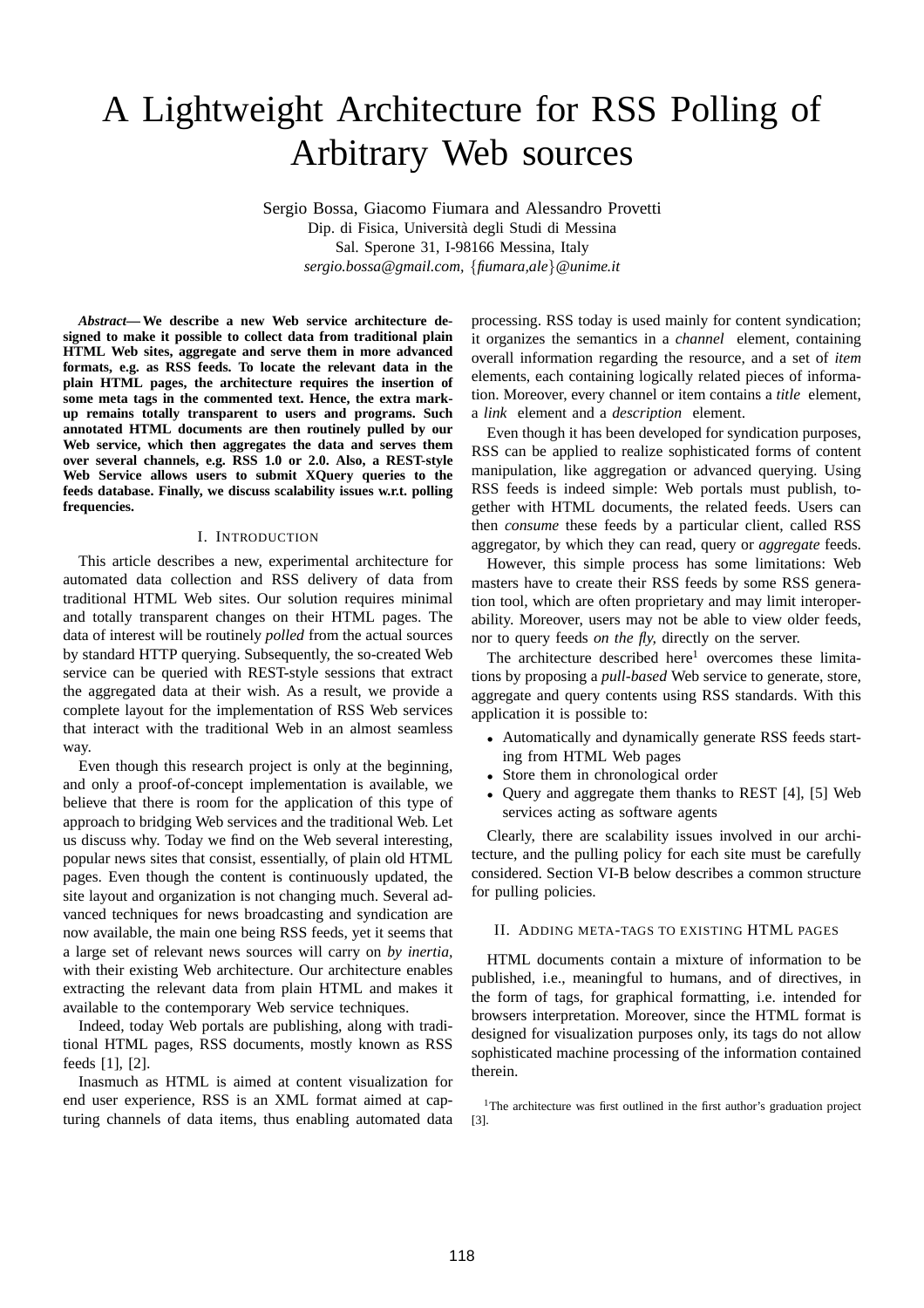Among other things, one factor preventing the spread of the Semantic Web is the complexity of extracting, from existing, heterogeneous HTML documents machine-readable information. Although our project addresses only a fraction of the Semantic Web vision, our management of HTML documents needs some technique to locate and extract some valuable and meaningful content.

Therefore, we define a set of annotations in form of metatags, which can be inserted inside an HTML document in order give it semantic structure and highlight informational content. In our application, meta-tags are used as annotations, to describe and mark all interesting information, in order to help in the extraction and so-called *XML-ization* phases. The set of meta-tags we defined (and recognizable by our application) is listed in Table I below. The meta-tags are enclosed in HTML comment tags, so they remain transparent to Web browsers and do not alter the original HTML structure of the document.

The conceptual model of the meta-tags described above is rather straightforward and remains orthogonal to the object tags found in the page.

# *A. Meta tags vs. dynamic XSLT transformations*

An obvious alternative to our approach to the treatment of existing HTML structures is that of applying, after the polling phase, some clever XSLT transformation [6] to the HTML file. It should be considered, however, that applying such type of XSLT transformations is possible (or at least greatly facilitated) only when the [X]HTML document is well-formed. This, regrettably, seems rather unrealistic to us, exp. for old documents. Viceversa, our solution relieves the webmasters from any time-consuming translation of her HTML documents into well-formed XHTML ones, which would then make a subsequent XSLT transformation successful.

# III. STRUCTURE OF THE XML OUTPUT

Once HTML documents are processed by our application, annotated semantic structures are extracted and organized into a simple XML format which will be stored and used as a starting point for document querying and transformation. This XML format has been simply called *XMLData*. This *neutral* format has also been introduced in order to avoid storing the same information in both RSS 1.0 and 2.0 formats. Indeed, we found more economic for our application to create RSS feeds *on the fly* rather than store them. This approach is also more flexible as the support of new syndication formats (see for example, the Atom format) does not require the redesign of the lower levels of the application (see further). The structure of the XML output resembles the structure of metatags previously defined and the RSS XML structure, in order to facilitate transformations from the former to the latter. It is defined by the following XML Schema Definition [7]:

<?xml version="1.0" encoding="UTF-8"?>

<xsd:schema

```
<xsd:complexType name="imageType">
  <xsd:all>
    <xsd:element name="title" type="xsd:string"/>
   <xsd:element name="link" type="xsd:anyUri"/>
   <xsd:element name="url" type="xsd:anyUri"/>
  </xsd:all>
</xsd:complexType>
<xsd:complexType name="extensionsType">
  <xsd:sequence>
    <xsd:any namespace="##any"
    processContents="skip"
       minOccurs="0" maxOccurs="unbounded"/>
  </xsd:sequence>
</xsd:complexType>
<xsd:complexType name="channelType">
  <xsd:all>
   <xsd:element name="title" type="xsd:string"/>
    <xsd:element name="link" type="xsd:anyUri"/>
    <xsd:element name="description"
    type="xsd:string"/>
    <xsd:element name="image" type="imageType"
       minOccurs="0" maxOccurs="1"/>
    <xsd:element name="extensions"
     type="extensionsType"
     minOccurs="0" maxOccurs="1"/>
  </xsd:all>
</xsd:complexType>
<xsd:complexType name="itemType">
  <xsd:all>
    <xsd:element name="title" type="xsd:string"/>
    <xsd:element name="link" type="xsd:anyUri"/>
    <xsd:element name="description"
     type="xsd:string"/>
    <xsd:element name="image" type="imageType"
       minOccurs="0" maxOccurs="1"/>
    <xsd:element name="extensions"
    type="extensionsType"
       minOccurs="0" maxOccurs="1"/>
  </xsd:all>
  <xsd:attribute name="index" type="xsd:integer"
  use="required"/>
  <xsd:attribute name="id" type="xsd:string"
  use="required"/>
</xsd:complexType>
<xsd:complexType name="resourceType">
  <xsd:sequence>
    <xsd:element
    name="channel" type="channelType"/>
    <xsd:element
    name="item" type="itemType"
       minOccurs="0" maxOccurs="unbounded"/>
  </xsd:sequence>
  <xsd:attribute name="url" type="xsd:anyUri"
  use="required"/>
  <xsd:attribute name="rssId"
  type="xsd:string" use="required"/>
  <xsd:attribute name="timestamp"
   type="xsd:dateTime" use="required"/>
</xsd:complexType>
<xsd:element name="resource" type="resourceType">
  <xsd:key name="itemId">
    <xsd:selector xpath="item"/>
    <xsd:field xpath="@id"/>
  </xsd:key>
  <xsd:key name="itemIndex">
    <xsd:selector xpath="item"/>
    <xsd:field xpath="@index"/>
  </xsd:key>
```
xmlns:xsd="http://www.w3.org/2001/XMLSchema"

elementFormDefault="unqualified">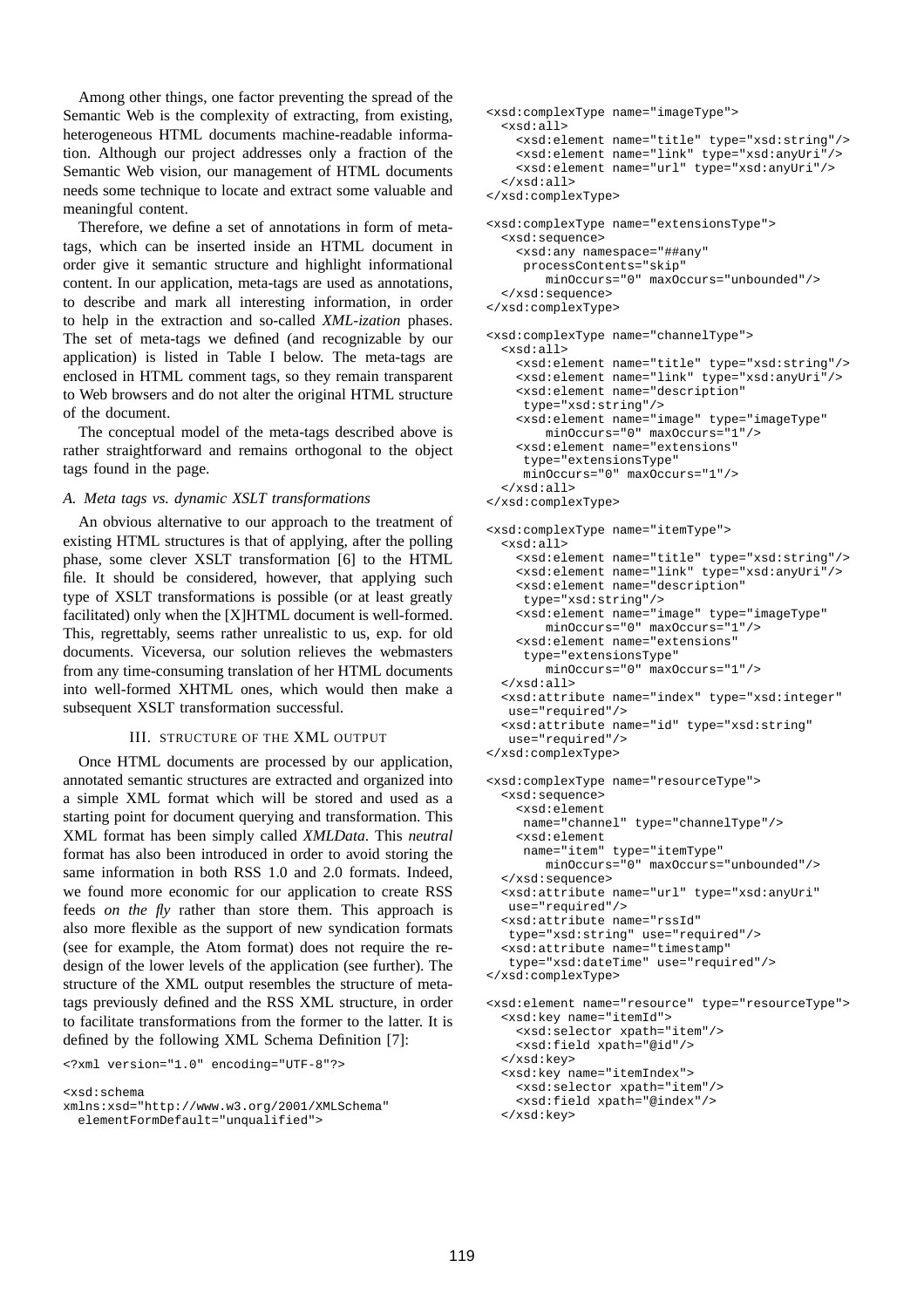| Meta-tag                                                                                                      | Description                                               |
|---------------------------------------------------------------------------------------------------------------|-----------------------------------------------------------|
| $\le$ channel:title> $\lt$ /channel:title>                                                                    | Channel title                                             |
| $\alpha$ <channel: <math="" description="">&gt; \ldots \lt /channel: description <math>&gt;</math></channel:> | Channel description                                       |
| $\alpha$ < channel: image url=" link=" title=" $\alpha$                                                       | URL, link and title of an image associated to the channel |
| <channel: extension="" uri=" prefix="> </channel:>                                                            | Channel extension (e.g., publication date)                |
| $\langle$ item:link index="> $\langle$ /item:link >                                                           | item link                                                 |
| $\langle$ item: description index="> $\langle$ /item: description >                                           | item description                                          |
| $\langle$ item: extension uri=" prefix="> $\langle$ /item: extension >                                        | item extension (e.g., item publication date)              |

TABLE I

THE SET OF META-TAGS



Fig. 1. The general schema



```
</xsd:schema>
```
# IV. THE OVERALL APPLICATION ARCHITECTURE

Figure 1 shows the overall architecture of the application. Our application is based on a modular structure, for maximizing the flexibility and the extensibility of configuration. Three levels can be distinguished:

- Physical Data Storage Level It is the lowermost level, which stores resources, and provides a means for retrieving and querying them. It can be implemented in various ways, using also established technologies like relational or XML database[8].
- Core Level. It holds the core part of the entire architecture, including the software components which implement the logic of information management and processing; each component can be implemented using different strategies or algorithms, and plugged into the system

without affecting other components, i.e., by simply tuning the application configuration files.

• Service Level. It is the highest level, interacting with Web clients by means of REST Web services.

A more detailed explanation follows, starting from the Core level, the foundation over which our application is based.

# *A. The Core Level*

The Core level is composed by several components defining how the application i) retrieves HTML resources, ii) processes to extract information about channeling, iii) manages this new piece of information and finally iv)transforms and prepares it for client consumption:

- **engine:** the code that routinely invokes the Retriever and thus the whole polling process.
- **Poller**: it monitors changes in a set of HTML resources configured in a particular file, using some polling policy (see next section). Moreover, the poller has the important task of coordinating other components in the retrieving, extraction, and storing phases.
- **Retriever**: when invoked by the Poller, it captures the Web resource from its URL and makes it available to other components.
- **Wrapper**: it takes care of extracting the annotated semantic structures from the retrieved HTML resources, wrapping them in a new one, that is, assembling the extracted structures in a fresh, pure XML format, containing the desired informational content: the previously-described *XMLData* format. So, this component must produce a well formed XML document, ready to be stored by the Physical Data Storage level.
- **DataManager**: it acts as a gateway to the Physical Data Storage level, taking care of managing information in the form of the new XML documents previously created, storing them and permitting client components to query their contents.
- **Transformer**: it finally takes care of transforming the stored XML documents into the RSS format requested by clients, using XSLT transformations.

Typical parameters of this level can be changed simply modifying the corresponding parameters which are listed in some configuration files, in XML format. The configuration file of the Engine Component, for example, allows to set the type of polling policy of the Web resources. Currently, the choice is between *flat,* i.e, constant over time, or *smart,* i.e.,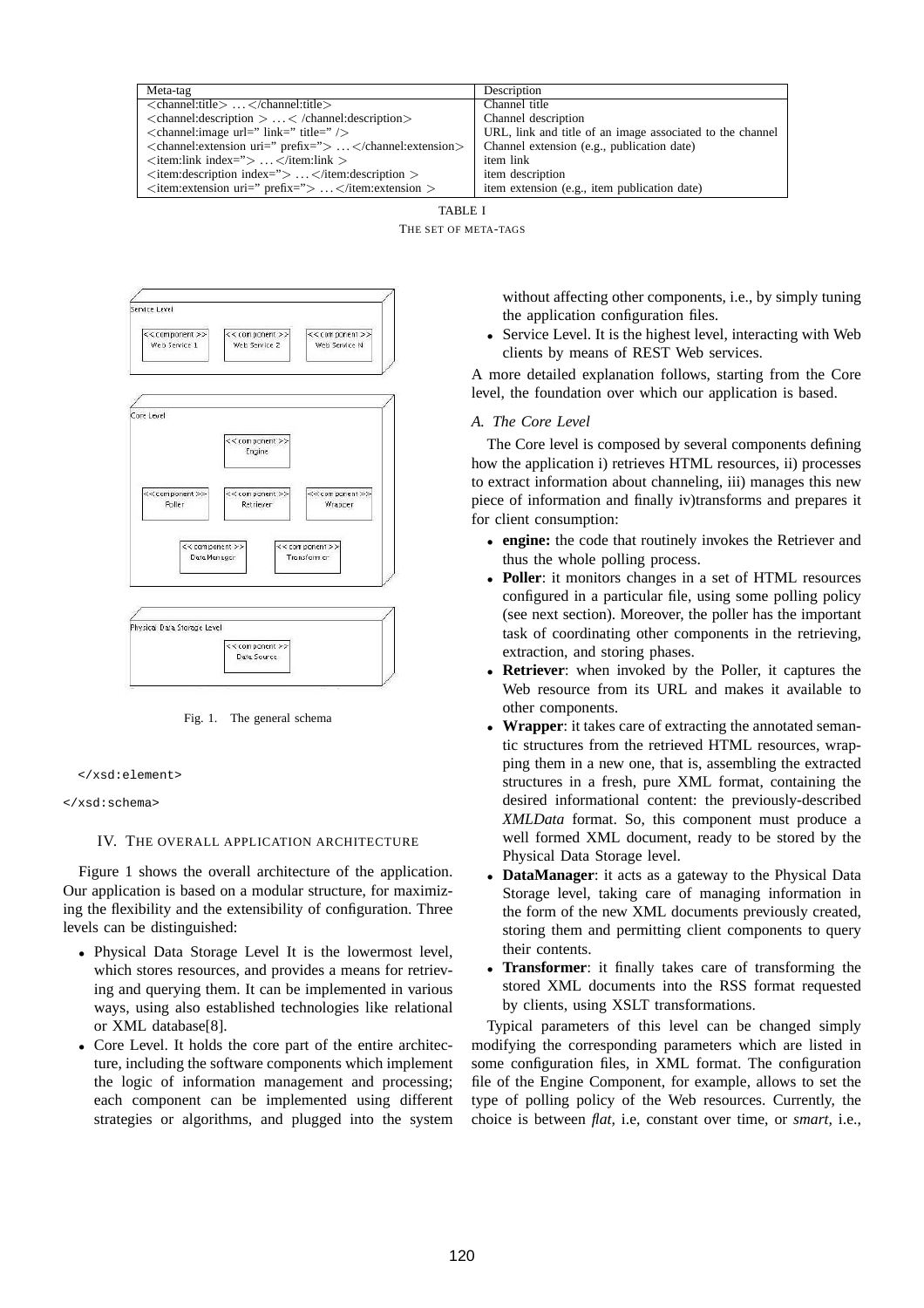depending on the recent rate of updates. Other parameters are: the type of data manager (currently, the Exist native-XML database together with its connection parameters) and the format of the RSSs sent to Dynamo subscribers (currently RSS1 and RSS2).

# *B. The Physical Data Storage Level*

The Physical Data Storage level can be implemented with various technologies: our choice has been to implement it using a native XML database. This choice allows us to store and manage XML documents produced by the Wrapper software component in their native format, and to use the powerful XQuery language for advanced content querying and aggregation. The native XML database is organized as a set of collections of XML resources, where the nesting of collections is allowed. In our application, we store XML resources as provided by the Wrapper software component, one collection for each resource. Each collection holds the various chronological versions of the resource: so, each collection effectively contains the history of the resource, all its informational content and a changelog.

When a new resource is to be stored, a check is done by the DataManager software component, in order to avoid duplicate resources. Two resources are considered to be different if their informational content changes. More precisely, they are different if changes to titles, links or descriptions of the resource channel or items are detected. Once stored, the resource is chronologically archived and ready for later retrieving and querying.

# *C. The Service Level*

The Service level lets Web clients access the RSS feeds through the use of REST Web Services [9]. REST, an acronym for *Representational State Transfer,* is an architectural style which conceives everything as a resource identified by a URI. In particular, it imposes a restriction about of the URL defining the page info, that, in the REST view, are considered resources. Each resource on the Web, such as a particular part specification file, must have a unique URL (without GET fields after it), that totally represents it.

With respect to the well-known SOAP architecture<sup>2</sup>, in REST we never access a method on a service, but rather a resource on the Web, directly using the standard HTTP protocol and its methods, To put it differently, in REST the hypertext linking controls the application state. This feature of REST allows greater simplicity and maximum interoperability with any Web client, either *thick,* like a desktop application, or *thin,* like a Web browser.

### *D. Accessing REST Web Services and resources*

Adhering to the REST architecture and vision, everything is a resource and so any request and any search returns to the client an RSS resource, actually in the format of RSS 1.0 or 2.0, depending on the client choice.

<sup>2</sup>Please refer to [10] for an introduction to SOAP

In our application, these RSS resources are accessed through HTTP requests, using the GET method of HTTP 1.1 protocol; clients can ask for:

- A list of collections of RSS resources, each representing the chronological history of a resource.
- A list of RSS resources contained in a given collection.
- An RSS resource, identified by an index.
- An RSS resource containing only up to a given number of items, starting from the most recent one.
- An RSS resource obtained by querying a collection of resources, searching for keywords in titles, links or descriptions of items.

The GET method, in principle, should not modify the original resource. A detailed description of how REST Web Services and resources are accessed follows.

*a) /resources[?type=rssType]:* Accesses an RSS resource listing all collections of resources that clients can request and query. The optional *type* parameter identifies the RSS type of the requested resource.

*b) /resources/rssId[?type=rssType]:* Accesses an RSS resource listing all resources contained in the collection identified by the resource id, the *rssId* URL section. The optional *type* parameter identifies the RSS type of the requested resource.

*c) /resources/rssId?index=n & [type=rssType]:* Accesses an RSS resource identified by its *rssId* and the *index* parameter, that is the index number into the chronological history: use "1" for the first resource (the most recent one), "2" for the second and so on. The optional *type* parameter identifies the RSS type of the requested resource.

*d) /resources/rssId?max=n & [type=rssType]:* Accesses an RSS resource identified by its *rssId*, containing only up to *max* items. The optional *type* parameter identifies the RSS type of the requested resource.

*e) Complex queries:* The following query:

/resources/rssId?max=n & [type=rssType]

|                    | & [(title  link   description   desc)=value] |
|--------------------|----------------------------------------------|
| & $[op=(and]$ or)] |                                              |

| & [(title  link   description  desc)=value] |  |
|---------------------------------------------|--|

 $\&\ldots$ 

is intended to query all resources identified by the given *rssId*, requesting only up to *max* items and combining, using logical "and/or" operators, searches for title, link, or description of items. The optional *type* parameter identifies the RSS type of the requested resource.

#### V. THE APPLICATION AT WORK

To illustrate how our application works we consider a fragment of a HTML document taken from the reference Web site *www.theserverside.com.* After the insertion of the meta-tags, the fragment looks as in Figure 2. Then the fragment is converted in XML format and, if not already present in the database, is stored in the appropriate collection of the database. Upon request from the client, the XML file is extracted and converted into one of the two formats currently supported by our application, that is to say RSS 1.0 or RSS 2.0. For sake of brevity we present here only the RSS2 version of the output (see Figure 3). It should be noted that in order to work properly our application strongly relies upon the insertion of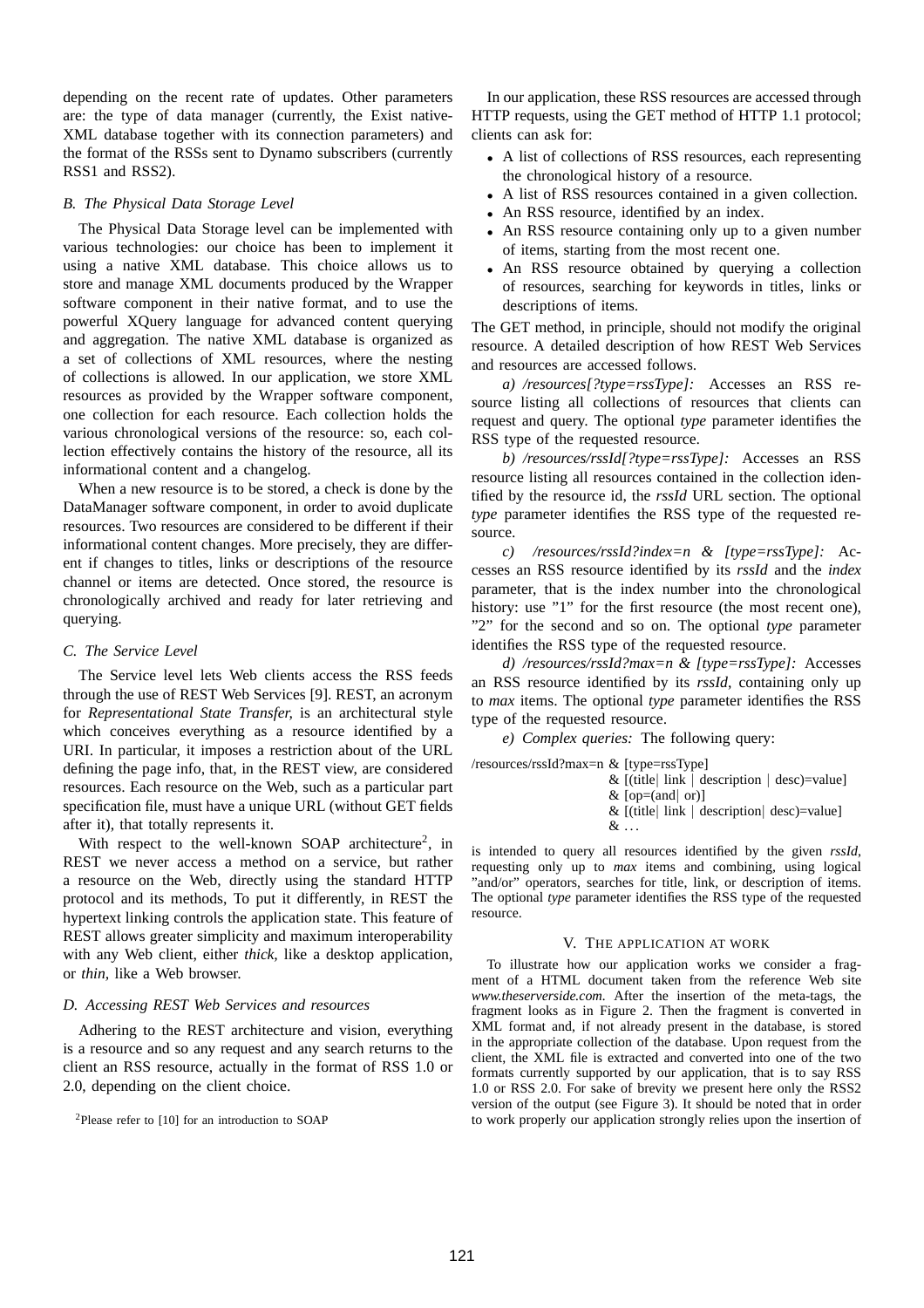|                                                                                                                                                                                                                                                                                                                                                                                                                                                                             | Collection path                                                                                                                                                                                                           | Description                                                                                  |                                                                                 |  |           |  |
|-----------------------------------------------------------------------------------------------------------------------------------------------------------------------------------------------------------------------------------------------------------------------------------------------------------------------------------------------------------------------------------------------------------------------------------------------------------------------------|---------------------------------------------------------------------------------------------------------------------------------------------------------------------------------------------------------------------------|----------------------------------------------------------------------------------------------|---------------------------------------------------------------------------------|--|-----------|--|
|                                                                                                                                                                                                                                                                                                                                                                                                                                                                             | /db/resources                                                                                                                                                                                                             | Root collection                                                                              |                                                                                 |  |           |  |
|                                                                                                                                                                                                                                                                                                                                                                                                                                                                             | /db/resources/headlines.rss                                                                                                                                                                                               | Collection holding XML resources related to the headlines.rss resource, that is, its history |                                                                                 |  |           |  |
|                                                                                                                                                                                                                                                                                                                                                                                                                                                                             | /db/resources/headlines.rss/123                                                                                                                                                                                           | XML resource identified by its time-stamp (123)                                              |                                                                                 |  |           |  |
|                                                                                                                                                                                                                                                                                                                                                                                                                                                                             |                                                                                                                                                                                                                           |                                                                                              |                                                                                 |  |           |  |
|                                                                                                                                                                                                                                                                                                                                                                                                                                                                             |                                                                                                                                                                                                                           |                                                                                              | <b>TABLE II</b>                                                                 |  |           |  |
|                                                                                                                                                                                                                                                                                                                                                                                                                                                                             |                                                                                                                                                                                                                           |                                                                                              | <b>COLLECTION EXAMPLES</b>                                                      |  |           |  |
|                                                                                                                                                                                                                                                                                                                                                                                                                                                                             |                                                                                                                                                                                                                           |                                                                                              |                                                                                 |  |           |  |
|                                                                                                                                                                                                                                                                                                                                                                                                                                                                             |                                                                                                                                                                                                                           |                                                                                              |                                                                                 |  |           |  |
|                                                                                                                                                                                                                                                                                                                                                                                                                                                                             |                                                                                                                                                                                                                           |                                                                                              |                                                                                 |  |           |  |
| <channel:image</td><td></td><td></td><td></td><td></td></tr><tr><td></td><td>url="http://www.theserverside.com/skin/images/feed-logo.jpg"</td><td></td><td><math>-</math> <rss version="2.0"></td><td></td></tr><tr><td></td><td>title='The Enterprise Java Community.</td><td></td><td>- <channel></td><td></td></tr><tr><td></td><td>Your Enterprise Java Community'</td><td></td><td>- <title></td><td></td></tr><tr><td></td><td>link="http://www.theserverside.com />" |                                                                                                                                                                                                                           | Enterprise Java Community: Your Enterprise Java Community                                    |                                                                                 |  |           |  |
|                                                                                                                                                                                                                                                                                                                                                                                                                                                                             | <channel:extension uri="http://purl.org/dc/elements/1.1/"</td><td></td><td></td><td></td></tr><tr><td></td><td>prefix="dc" localName="language"><br>en-us</channel:extension>                                             |                                                                                              |                                                                                 |  |           |  |
|                                                                                                                                                                                                                                                                                                                                                                                                                                                                             | <channel:title> The Enterprise Java Community.                                                                                                                                                                            |                                                                                              | <link/> http://dynamo.dynalias.org/tss.jsp                                      |  |           |  |
|                                                                                                                                                                                                                                                                                                                                                                                                                                                                             | Your Enterprise Java Community                                                                                                                                                                                            |                                                                                              | - <description></description>                                                   |  |           |  |
|                                                                                                                                                                                                                                                                                                                                                                                                                                                                             | <channel:link> http://www.theserverside.com                                                                                                                                                                               |                                                                                              | Enterprise Java Community is a developer community, containing up-to-date news, |  |           |  |
|                                                                                                                                                                                                                                                                                                                                                                                                                                                                             | </channel:link>                                                                                                                                                                                                           |                                                                                              | discussions, patterns, resources, and media                                     |  |           |  |
|                                                                                                                                                                                                                                                                                                                                                                                                                                                                             | </channel:title>                                                                                                                                                                                                          |                                                                                              | $\le$ /description>                                                             |  |           |  |
|                                                                                                                                                                                                                                                                                                                                                                                                                                                                             | <channel:description> Enterprise Java Community is a                                                                                                                                                                      |                                                                                              |                                                                                 |  |           |  |
|                                                                                                                                                                                                                                                                                                                                                                                                                                                                             | developer community, containing up-to-date news,                                                                                                                                                                          |                                                                                              | - <image/>                                                                      |  |           |  |
|                                                                                                                                                                                                                                                                                                                                                                                                                                                                             | discussions, patterns, resources and media<br></channel:description>                                                                                                                                                      |                                                                                              | <title>TheServerSide.com</title>                                                |  |           |  |
|                                                                                                                                                                                                                                                                                                                                                                                                                                                                             | <channel:extension uri="http://purl.org/dc/elements/1.1/"</td><td></td><td><link>http://www.theserverside.com</link></td><td></td></tr><tr><td></td><td>prefix="dc" localName="date">                                     |                                                                                              | - <url></url>                                                                   |  |           |  |
|                                                                                                                                                                                                                                                                                                                                                                                                                                                                             | </channel:extension>                                                                                                                                                                                                      |                                                                                              | http://www.theserverside.com/skin/images/feed-logo.jpg                          |  |           |  |
| <td colspan="2"></td> <td></td> <td></td> <td><math>&lt;</math>/url&gt;</td> <td></td>                                                                                                                                                                                                                                                                                                                                                                                      |                                                                                                                                                                                                                           |                                                                                              |                                                                                 |  | $<$ /url> |  |
|                                                                                                                                                                                                                                                                                                                                                                                                                                                                             | <hl><!-- <item:title index="1"> -->wingS 2.0 web framework released</hl>                                                                                                                                                  |                                                                                              |                                                                                 |  |           |  |
|                                                                                                                                                                                                                                                                                                                                                                                                                                                                             | </item:title>                                                                                                                                                                                                             |                                                                                              |                                                                                 |  |           |  |
| $\langle$ /hl>                                                                                                                                                                                                                                                                                                                                                                                                                                                              | <div class="iteminfo"></div>                                                                                                                                                                                              |                                                                                              | <dc:language>en-us</dc:language>                                                |  |           |  |
| Posted by:                                                                                                                                                                                                                                                                                                                                                                                                                                                                  |                                                                                                                                                                                                                           |                                                                                              | - <item></item>                                                                 |  |           |  |
|                                                                                                                                                                                                                                                                                                                                                                                                                                                                             | <item:link index="1">                                                                                                                                                                                                     |                                                                                              | <title>wingS 2.0 web framework released</title>                                 |  |           |  |
|                                                                                                                                                                                                                                                                                                                                                                                                                                                                             | <a <="" href="/user/userthreads.tss?user id=194346" td=""><td></td><td>- <link/></td><td></td></a>                                                                                                                        |                                                                                              | - <link/>                                                                       |  |           |  |
|                                                                                                                                                                                                                                                                                                                                                                                                                                                                             | title="view Joseph's recent threads ">                                                                                                                                                                                    |                                                                                              | http://feeds.feedburner.com/techtarget/tsscom/home?m=315                        |  |           |  |
|                                                                                                                                                                                                                                                                                                                                                                                                                                                                             | </item:link> Joseph Ottingeron                                                                                                                                                                                            |                                                                                              |                                                                                 |  |           |  |
|                                                                                                                                                                                                                                                                                                                                                                                                                                                                             | <item:extension index="1" uri="http://purl.org/dc/elements/1.1/"</td><td></td><td><math><</math>/link></td><td></td></tr><tr><td></td><td>prefix="dc" localName="date"> December 08, 2005 @ 08:25 AM<br></item:extension> |                                                                                              | - <description></description>                                                   |  |           |  |
| <p></p>                                                                                                                                                                                                                                                                                                                                                                                                                                                                     |                                                                                                                                                                                                                           |                                                                                              | The wingS project has just released version 2.0 of its framework with lots of   |  |           |  |
|                                                                                                                                                                                                                                                                                                                                                                                                                                                                             | <item:description index="1">                                                                                                                                                                                              |                                                                                              | major improvements, wingS is a component based web framework resembling         |  |           |  |
|                                                                                                                                                                                                                                                                                                                                                                                                                                                                             | The <a href="http://www.j-wings.org/" target=" blank">wingS project</a>                                                                                                                                                   |                                                                                              | the Java Swing API with its MVC paradigm and event oriented design principles   |  |           |  |
|                                                                                                                                                                                                                                                                                                                                                                                                                                                                             | has just released version 2.0 of its framework with lots of major                                                                                                                                                         |                                                                                              | It utilizes the models, events, and event listeners of Swing and organizes the  |  |           |  |
|                                                                                                                                                                                                                                                                                                                                                                                                                                                                             | improvements.<br><br>vingS is a component based web framework resembling                                                                                                                                                  |                                                                                              | components as a hierarchy of containers with layout managers.                   |  |           |  |
|                                                                                                                                                                                                                                                                                                                                                                                                                                                                             | the Java Swing API with its MVC paradigm and event oriented design<br>principles. It utilizes the models, events, and event listeners of                                                                                  |                                                                                              |                                                                                 |  |           |  |
|                                                                                                                                                                                                                                                                                                                                                                                                                                                                             | Swing and organizes the components as a hierarchy of containers with                                                                                                                                                      |                                                                                              | $<$ /description>                                                               |  |           |  |
| layout managers.                                                                                                                                                                                                                                                                                                                                                                                                                                                            |                                                                                                                                                                                                                           |                                                                                              | <pubdate>Thu, 08 Dec 2005 08:28:04 EST</pubdate>                                |  |           |  |
|                                                                                                                                                                                                                                                                                                                                                                                                                                                                             | </item:description index="1">                                                                                                                                                                                             |                                                                                              |                                                                                 |  |           |  |
|                                                                                                                                                                                                                                                                                                                                                                                                                                                                             |                                                                                                                                                                                                                           |                                                                                              | ≪channel>                                                                       |  |           |  |
|                                                                                                                                                                                                                                                                                                                                                                                                                                                                             | Fig. 2. An HTML fragment after the insertion of meta-tags                                                                                                                                                                 |                                                                                              |                                                                                 |  |           |  |
|                                                                                                                                                                                                                                                                                                                                                                                                                                                                             |                                                                                                                                                                                                                           |                                                                                              |                                                                                 |  |           |  |



of which produces about 4-5 news (in plain HTML format) every day. In order to avoid any interaction with the portals we resorted to download the HTML pages containing the news, insert the meta-tags we defined and submit them to the entire procedure of extraction, storing and publishing.

#### *B. Scalability issues*

A typical problem in the design of an architecture like ours consists in the forecast of all possible critical elements that can raise as work loads become bigger and bigger. First of all it must be considered that an instance of Dynamo can be installed for each Web server. In those cases in which we have a very frequent production of news coming from different sources of information, it is possible to install a "copy" of Dynamo for each source so to distribute and even balance the load. Another, even more severe, possible limitation to the performance of the proposed architecture is represented from the bandwidth required to forward the requests for updates, because in those cases of non regular updates a lot of requests would be useless thus resulting in wasting bandwidth. This is the reason of an improvement we are studying, that is a polling policy able to fit the frequency of the updates of the news from the Web servers: this policy, we called smart polling policy, adjusts the frequency of the requests for updates to the frequency with which Web portals generate new information.

# VI. APPLICATION EXPERIENCE

# *A. The proof-of-concept: dynamo.dynalias.org*

We made a working prototype of our architecture, that we called Dynamo, available at http://dynamo.dynalias.org. By now Dynamo publishes the news feeds, in both RSS1 and RSS2 formats, taken from the Web portals www.serverside.com and www.java.net, each

change in currently available content management and publishing systems. It is beyond the scope of our application to be able to discover the appropriate patterns inside the HTML documents and

meta-tags, which can be accomplished with a very little effort and/or

*automatically* insert the meta-tags, which can be successfully done by our application only if the HTML document never changes in its internal structure.

Let us now see how a user interacts with the application. First of all, a user can verify the available RSS resources through his Web browser. She obtains a list of the available resources which can be formatted in one of the two currently supported formats, namely RSS 1.0 or 2.0. Following the link, the user gets the archive of the resource, chronologically ordered from the newest to the oldest. Our

application allows also to aggregate RSS items and to query them. It is then possible to keep up-to-date by requesting a fixed number of the newest items. It is also possible to request the newest items containing a certain keyword in the title or in the description.